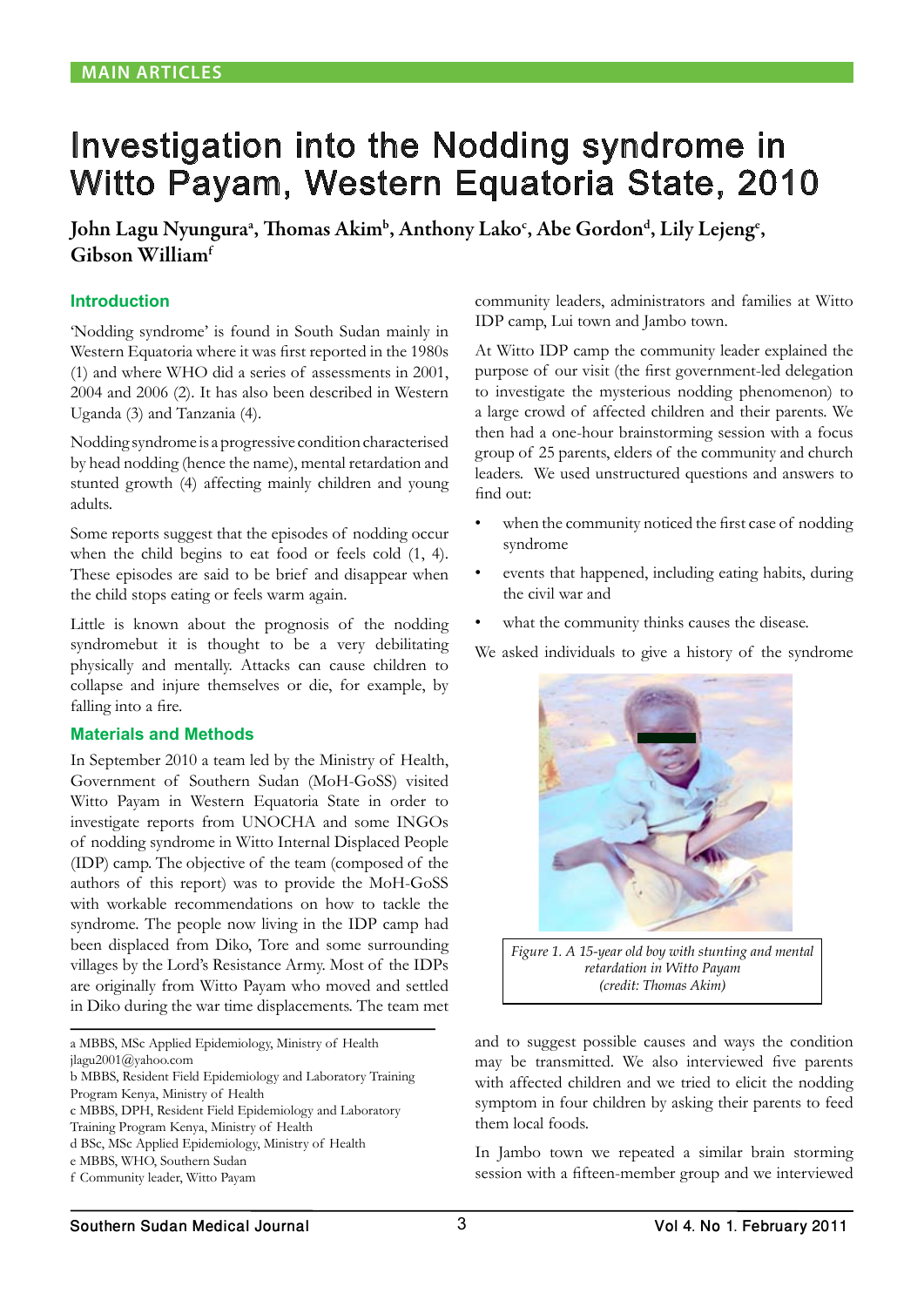the Clinical Officer at Jambo Health Centre.

At Lui Hospital we met the administrator and interviewed two doctors, the head nurse, the statistician and five cases at the outpatient department (OPD) and Medical Ward. Some of us briefly visited a nearby co-education primary school and collected a list of pupils reported to have the nodding syndrome.

Figures 1 and 2 show some affected children.

# **Findings**

We registered a total of 96 cases of nodding syndrome: 70 in Witto IDP camp and 26 at Jambo. Of the affected children:

- 46% were categorised as stunted according to our observation. However we do not know the prevalence of stunting in children without the syndrome.
- 52% of their parents said that "nodding is induced by the sight of food".

Figure 3 shows that:

- Most cases were aged between 5 and 20 years and therefore born between 1980 and 2005.
- The greatest number was in the 10 -15 year age group.

Figure 4 shows the increasing trend of nodding syndrome cases in Witto Payam and Jambo town over time.

Of the 96 documented cases:

- 96% had been treated at Lui Hospital by a Medical Officer or at Jambo PHCC by a Clinical Officer. The drugs mainly used were anticonvulsants: carbamazepine and phenobarbitone - that had been issued monthly and provided by MoH-GoSS.
- 74% were the first, second, third or fourth borne of the mother.
- In some families more than three children were reported to be affected.

Four of the affected children were given food under our observation but we did not see any 'nodding phenomenon'.



*Figure 2. Mental retardation in the young adult in Witto Payam (credit: Thomas Akim)*

### **Information from the community**

There appeared to be two types of presentations of the syndrome:

1.The community reported that, "the nodding symptom usually begins with the sight of food" and over time changes to generalised tonic–clonic convulsions (i.e. partial seizures with secondary generalization).

2. Some patients were said to initially present with generalised seizures characterised by sudden loss of consciousness, tonicclonic convulsions, rolling back

of eyes, salivation, loss of sphincter control, confusion and finally a deep sleep (generalized seizures). The parents reported that the condition is preceded by an aura that could suggest a focal origin of an epileptic discharge.

The community could not provide a credible theory for the emergence of the syndrome. Some elders speculated that it could have resulted from relief food that might have been contaminated, childhood vaccinations or large or small flies which had invaded the areas of wartime displacement. They had observed that people became blind when bitten by these flies.

Some community members could not suggest any plausible theory while some thought it could have supernatural causes. Others thought the disease was caused by the settling amongst, and subsequent intermarriage between, the local community and other war-displaced Southern Sudan communities. Notably, traditional healers who had been consulted by the community had not succeeded in treating the syndrome.



*Figure 3. Distribution of numbers of affected persons in Witto Payam by age group (years)*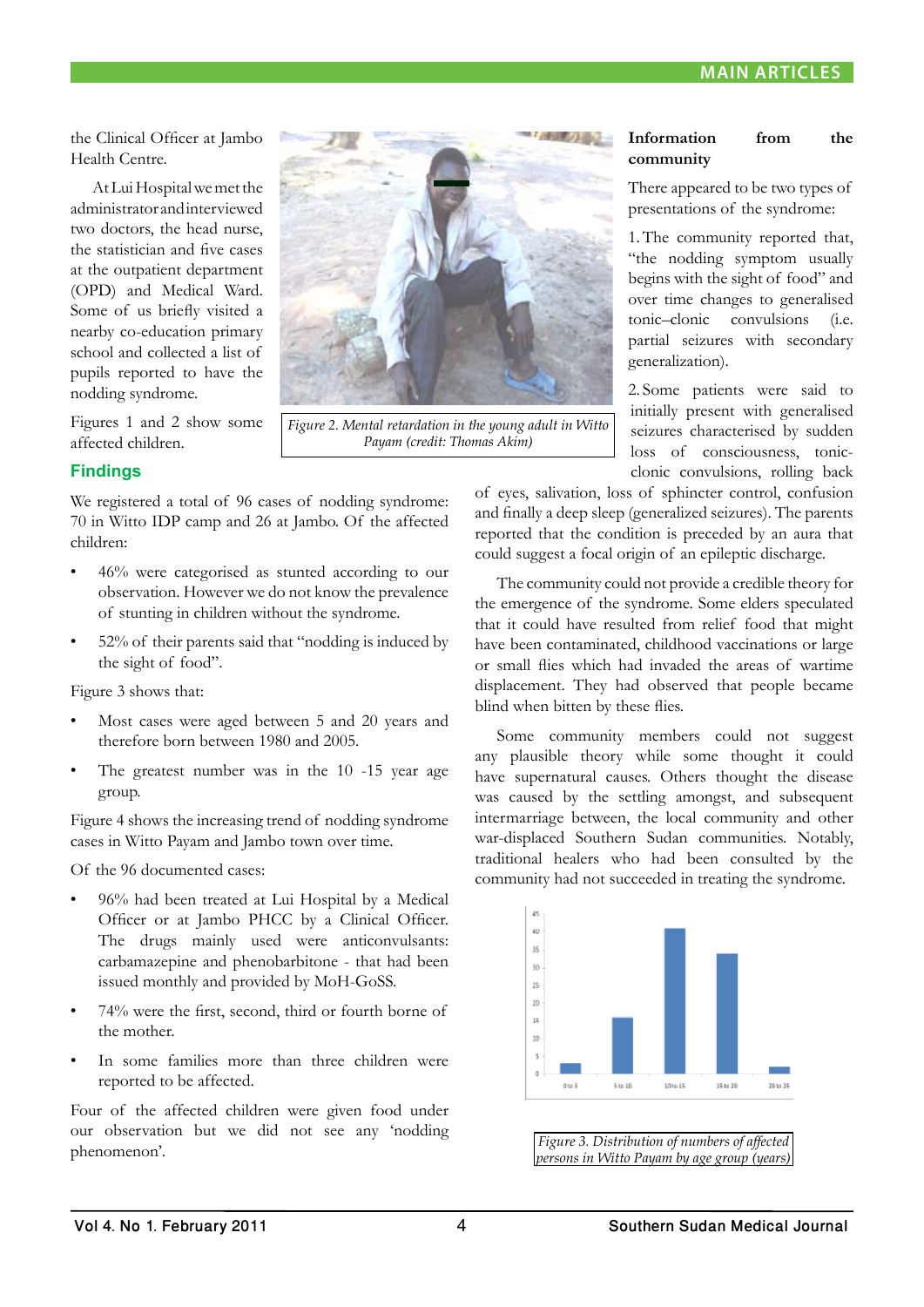#### **Management**

At present the syndrome is treated with common anticonvulsants although prognosis is said to be poor. According to health workers, children who start treatment early and on a regular basis have seizures less frequently. Therefore they have normal growth and no observable complications whereas their cohorts on irregular or no treatment have more complications.

In fact the drugs are in short supply. Some parents of the affected children bought medicines from a private pharmacy but said they were ineffective. This could have resulted from drug intolerance or under-dosing. Many health workers are not familiar with the syndrome and do not know how to treat and care for patients - indicating the need for more training.

As a remedy, the community in Witto Payam had tried to socially isolate their affected children (i.e. drinking, eating and sleeping separately) but said the syndrome continued to occur in healthy children. The school administration was in a dilemma as to whether or not they were required to have separate classes for affected children. If one pupil in the class showed symptoms, by the end of the year about seven other children were reported to have the same condition. This raises the question of whether this is a communicable disease.

### **Discussion**

The team considered the following questions.

### **1. Is nodding syndrome a form of epilepsy?**

Observations and reports of the nodding episodes both from this study and from others in Tanzania and Uganda lead us to speculate that the nodding syndrome may be a particular form of epilepsy found mainly, perhaps only, in this area of Africa. The study in Tanzania, which did MRI scans and EEG recordings (4), concluded that head nodding is "possibly a new epilepsy disorder in sub-Saharan Africa". A previous study in Lui indicated that EEG results were consistent with a specific encephalopathy, which progresses in well-defined stages, and nodding represents the onset of symptoms and the ictal events common to all stages of epilepsy (5). However until this condition can be further investigated by a clinical neurologist and by doing more EEGs it is difficult to come to definite conclusions.

Children with 'nodding' are said to have mental retardation, and nodding is often seen as a habit or 'comfort' activity in children with learning disability, autism, etc. The link between nodding and mental retardation needs to be clarified.

That the nodding syndrome may be a type of epilepsy is strengthened by the fact that the health workers reported that children who start treatment with anti-convulsants early and on regular basis have reduced frequency of the seizures compared to affected children on irregular or no treatment.

Some parents reported that nodding was triggered by the sight of food and this has been reported previously  $(1, 1)$ 4). However it did not occur when we watched affected children being offered food. So this observation needs more investigation.



### **2. What are the causes of nodding syndrome?**

The team considered whether the condition could be caused by:

1. Ingesting chemicals from biological and chemical weapons previously used in the area. Had these affected the parents so that the syndrome was genetically passed to their children? Although some families had more than one child with the syndrome this seems unlikely as the condition has been described in Tanzania and Uganda where there have been no wars.

2. Eating seeds covered in toxic chemicals that were provided by relief agencies and meant for planting – as suggested by the community. However toxicological investigations on relief foods, such as lentils and sorghum, gave insignificant results in a case control study done in Lui (5).

3. Infection by a parasitic worm, Onchocerca volvulus, which is carried by a black fly and which causes river blindness. Most children in South Sudan suffering from nodding syndrome live close to the Yei River and